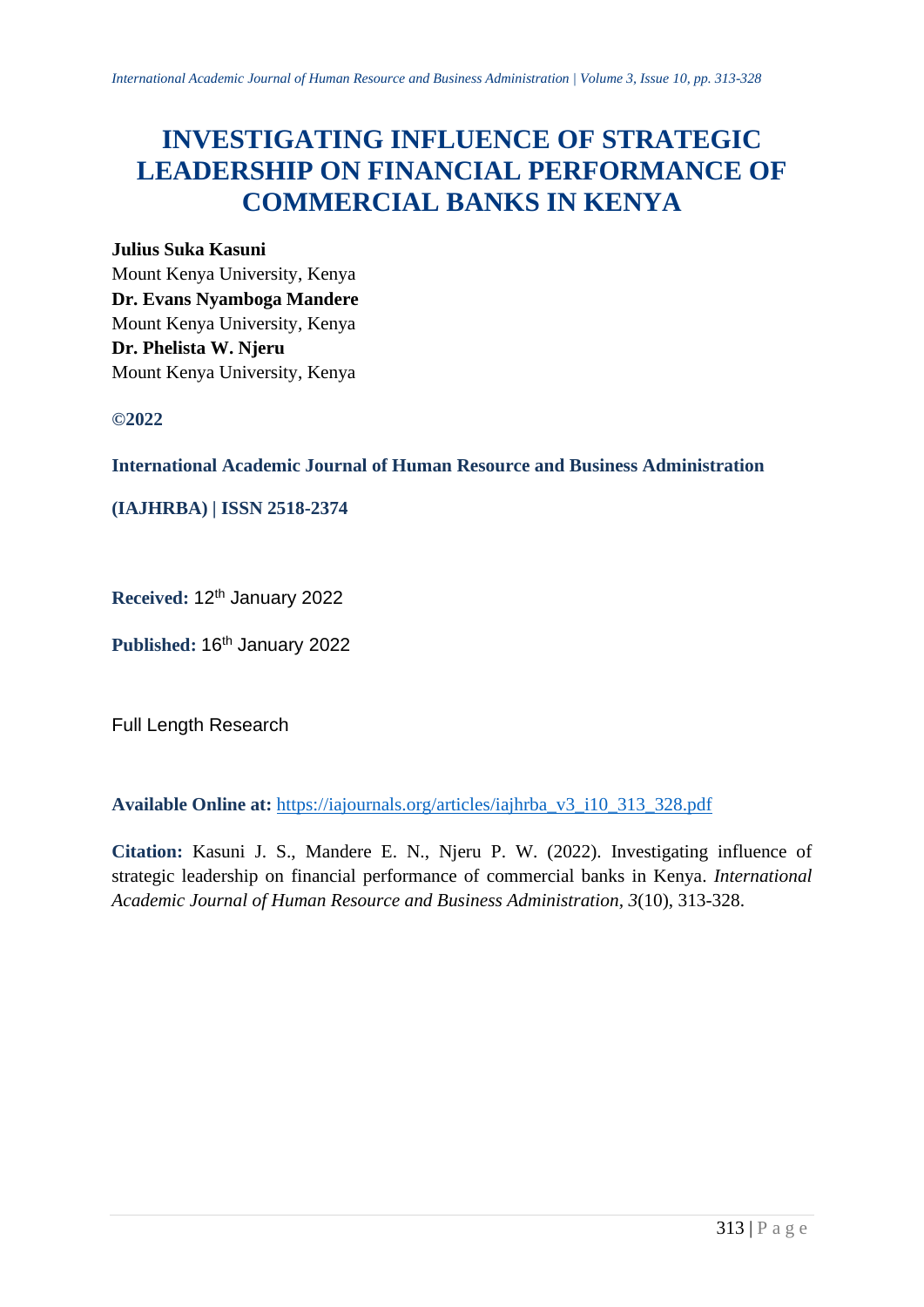# **ABSTRACT**

The defining feature of Strategic Leadership, in corporate governance is the establishment of a clear road map which defines the purpose and future of the corporation. Central Bank of Kenya financial reports showed a declining trend during the period 2015-2019. Returns on Assets (ROA) declined from 4.51% to 3.84% and Returns on Equity (ROE) from 29.4% to 25.6%. The Study sought to critically analyze influence of Strategic Leadership on Financial Performance of Commercial banks in Kenya. The study targeted 112 respondents from 8 commercial Banks in Tier 1 of the Central Bank of Kenya (CBK) Classification. The researcher used Exploratory Research Design for undertaking the study. Primary data were collected by use of both a closed-ended and open-ended questionnaire. Data analysis was done by use of both descriptive and inferential statistics. The analyzed data were presented using tables. The finding of the Study was that there was a significant positive correlation between Strategic Leadership and Financial Performance of Commercial Banks in Kenya. The study recommended that Strategic Leadership be entrenched in corporate governance in commercial banks to improve financial performance. The findings of this study were generalized and recommended for use in the banking industry in Kenya.

**KeyWords:** Strategic Leadership, Vision, Mission, Returns on equity (ROE), Returns on Assets (ROA), Financial Performance

# **INTRODUCTION**

Strategic leadership is grounded on the capacity of a leader to influence followers to perform voluntarily towards achieving collective goals of the organization (Rowe & Nejad, 2009). Three pillars define strategic Leadership, namely; defining the vision and mission of the organization, capacity development among employees and effective management of resources.

The primary role of commercial banks remains one of mobilizing resources from surplus units and allocating such resources to deficit units. The achievement of this task requires that commercial banks, which operate in a competitive environment, have a definite focus and a set of strategies designed to reach that focus. Strategic Leadership strategy is a critical ingredient of corporate governance which helps commercial banks to achieve their corporate goals.

# **Background of the Study**

The failure of many organizations to achieve their profitability objectives may be attributed to limited or no application of strategic leadership skills (Carmeli, et al, 2011). The competitive environments in which commercial banks operate demand that the corporate level cadre of management is equipped with strategic leadership knowledge and flexibility to recognize viable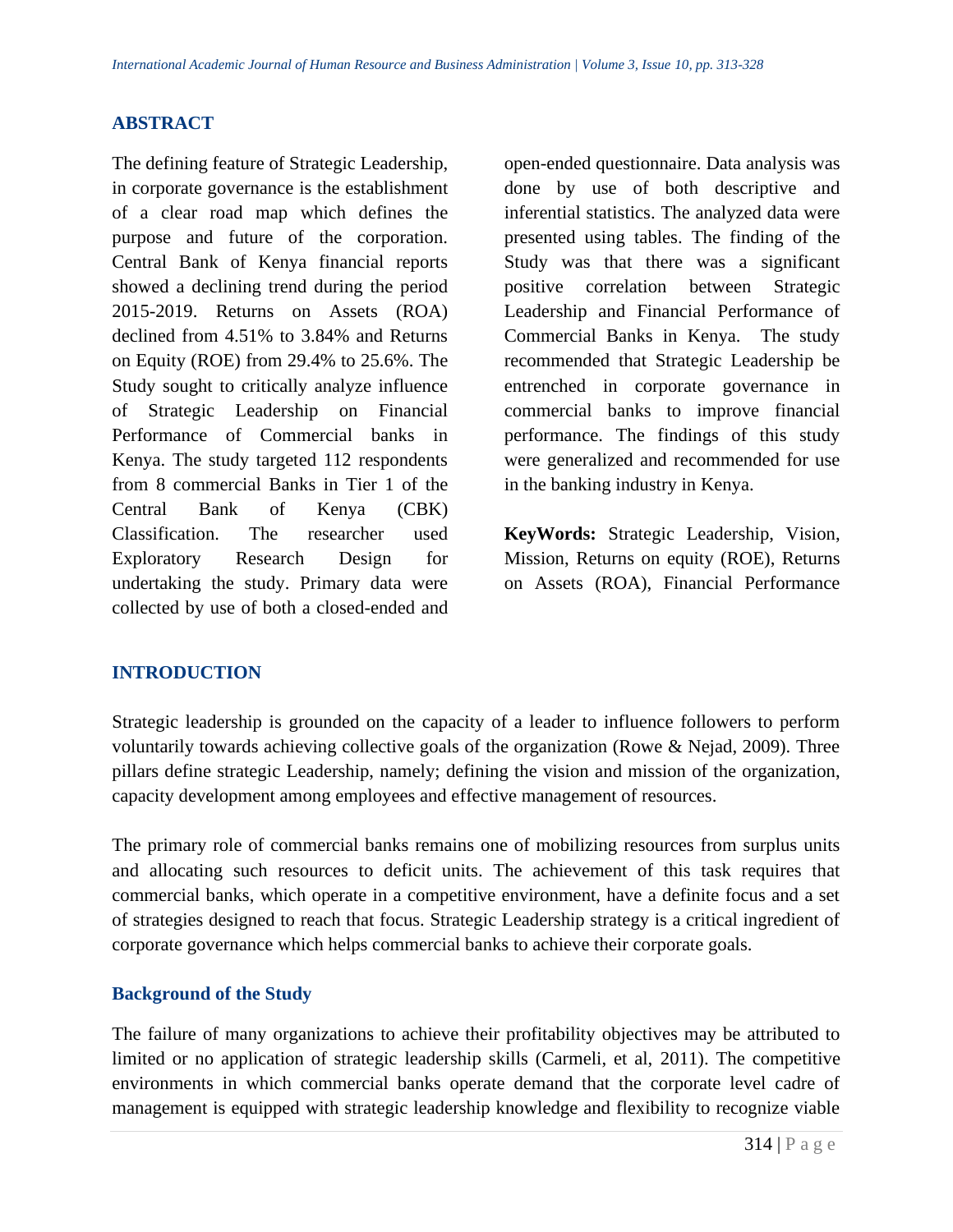opportunities in which to commit the banks' scarce resources and also to recognize when strategic decisions are not working in the interest of shareholders and other stakeholders and thus relocate the resources to more profitable ventures (Pierce & Robinson, 2011).

Strategic Leadership is essential during this time and age when shareholders and other stakeholders are alive to their interests and rights. The ever growing demands of shareholders and other stakeholders that organizations be managed to maximize value addition calls for those charged with corporate management to embrace strategic leadership so that effectiveness and efficiency are maintained by aligning resources to objectives (Carter & Greer, 2013).

Strategic Leadership has been viewed as the ability of the leaders to develop a vision for the organization and influence subordinates to work diligently to achieve the vision (Rowe & Nejad, 2009). According to Slawinski (2007) Strategic Leadership involves motivating, inspiring, encouraging, persuading and effectively communicating strategic decisions across the depth and the breadth of the organization. In Slawinski's (2007) definition of Strategic Leadership, the creation of clear vision and mission statements, as well as the development of human capital and the efficient management of resources, are the three primary characteristics. Palladan, Abdulkadir, and Chong (2016) defined the following five characteristics of strategic leadership: setting corporate direction, maintaining control over resources, building an effective culture for the firm, and instilling ethical conduct within the workforce.

The structure of corporate governance, upon which the day-to-day operations of commercial banks revolves, consists of shareholders, management, corporate board and other stakeholders (Acharya, 2013). Effective formulation and implementation of strategies demands that top level decision makers be endowed with both managerial and strategic leadership skills so they can serve as stewards, without coercion, towards achieving the goals of the banks.

#### **Statement of the Problem**

In an ideal situation the core function of commercial banks is to mobilize financial resources from surplus units, the lenders and allocate the surplus resources to deficit units, the borrowers. Effective and efficient discharge of this function leads to credit creation and the ultimate growth of the economy.

Kenyan banks experienced the problem of declining financial performance in the period 2015- 2019 during which time Returns on Assets (ROA) declined from 4.51% to 3.84% and Returns on Equity (ROE) from 29.4% to 25.6% (CBK, 2020). The implication of the unchecked decline was that commercial banks would no longer perform their core function of financial intermediation leading to a decline in economic growth and the general wellbeing of the Kenyan population. The researcher was of the view that part of the reason for this decline in performance had to do with failure by commercial banks to effectively harness the benefits of strategic Leadership. To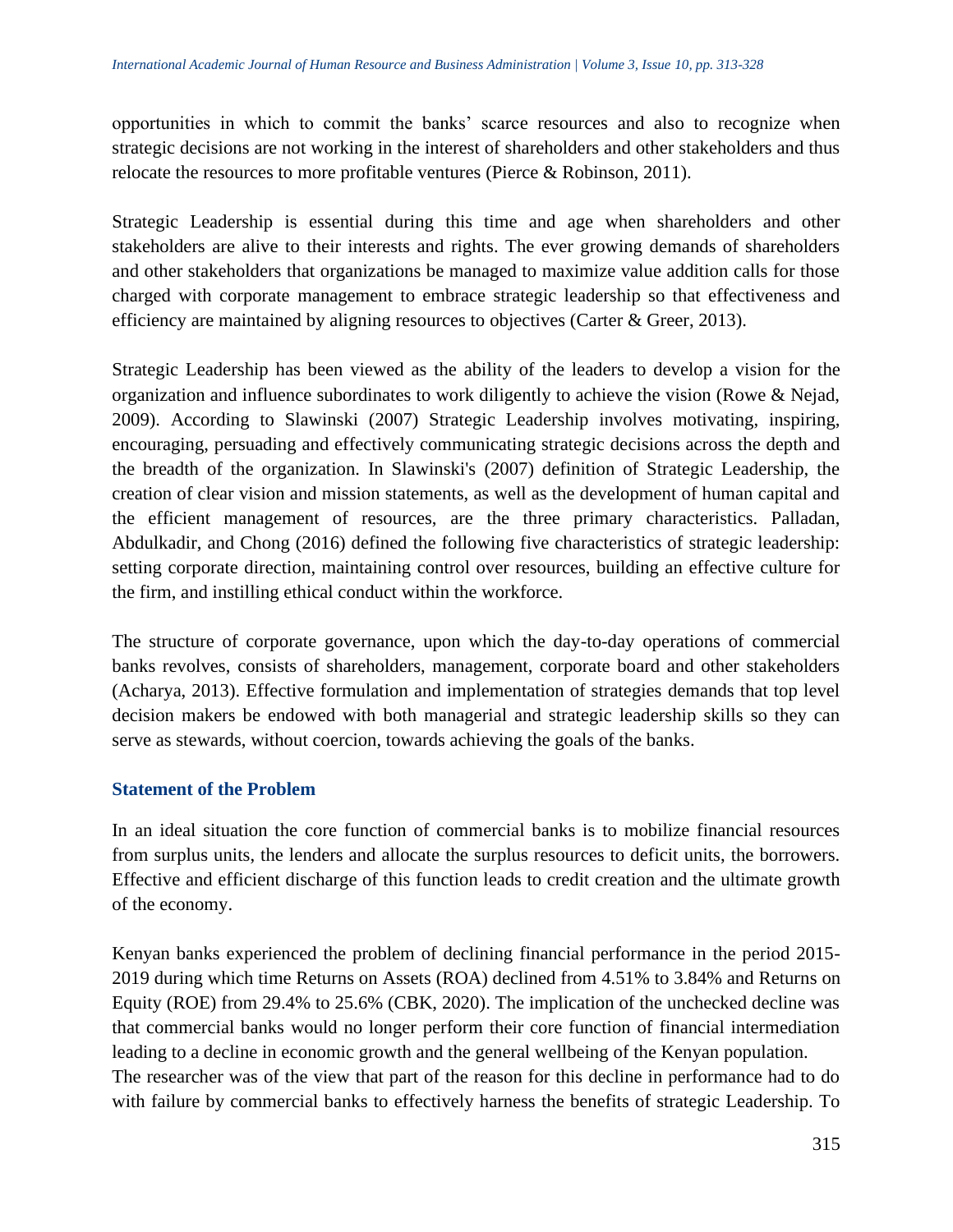reverse this decline the researcher recommended implementation of Strategic Leadership strategy in corporate governance practices of commercial banks.

### **Objective of the Study**

The objective of the study was to investigate influence of Strategic Leadership on Financial Performance of Commercial Banks in Kenya.

### **Study Hypothesis**

The following was the Study Hypothesis**:** Ho: Strategic Leadership had no significant influence on Financial Performance of Commercial Banks in Kenya.

### **Justification of the Study.**

This Study was conducted among the 8 Commercial Banks in Tier 1 classification of the Central Bank of Kenya, with a market share of 74.7% (CBK 2020) and an impressive resource and infrastructure base capable of facilitating a study of this magnitude. The view of the researcher was that the 8 commercial banks had similar internal and external environments which inhibited the existence of bias and gave sufficient justification for the Study.

#### **The Scope of the Study.**

The parameters defining the scope of the study were Population, Geographical, Content and Theoretical Framework. The population parameter comprised of 112 corporate level managers from eight large commercial banks listed in Tier 1 of the CBK classification. The geographical parameter was Nairobi where the eight large commercial banks had their head offices.

The Content parameter consisted of Strategic Leadership, the independent variable. Financial performance, measured by ROA and ROE, served as a proxy for the dependent variable. The theoretical parameter included three theories: the Agency Theory, the Stewardship Theory, and the Financial Intermediation Theory. The Explanatory Research design, which entailed an indepth investigation of an issue in order to get a deeper understanding of the subject was used.

#### **LITERATURE REVIEW**

This section contains a survey of scholarly work related to Strategic Leadership. Specifically, it contains a review of theories that explain the variables used in the study, namely; Agency Theory, Stewardship Theory and Financial Intermediation Theory. Empirical review of scholarly work related to Strategic Leadership, and Conceptual Framework have also been addressed in this section.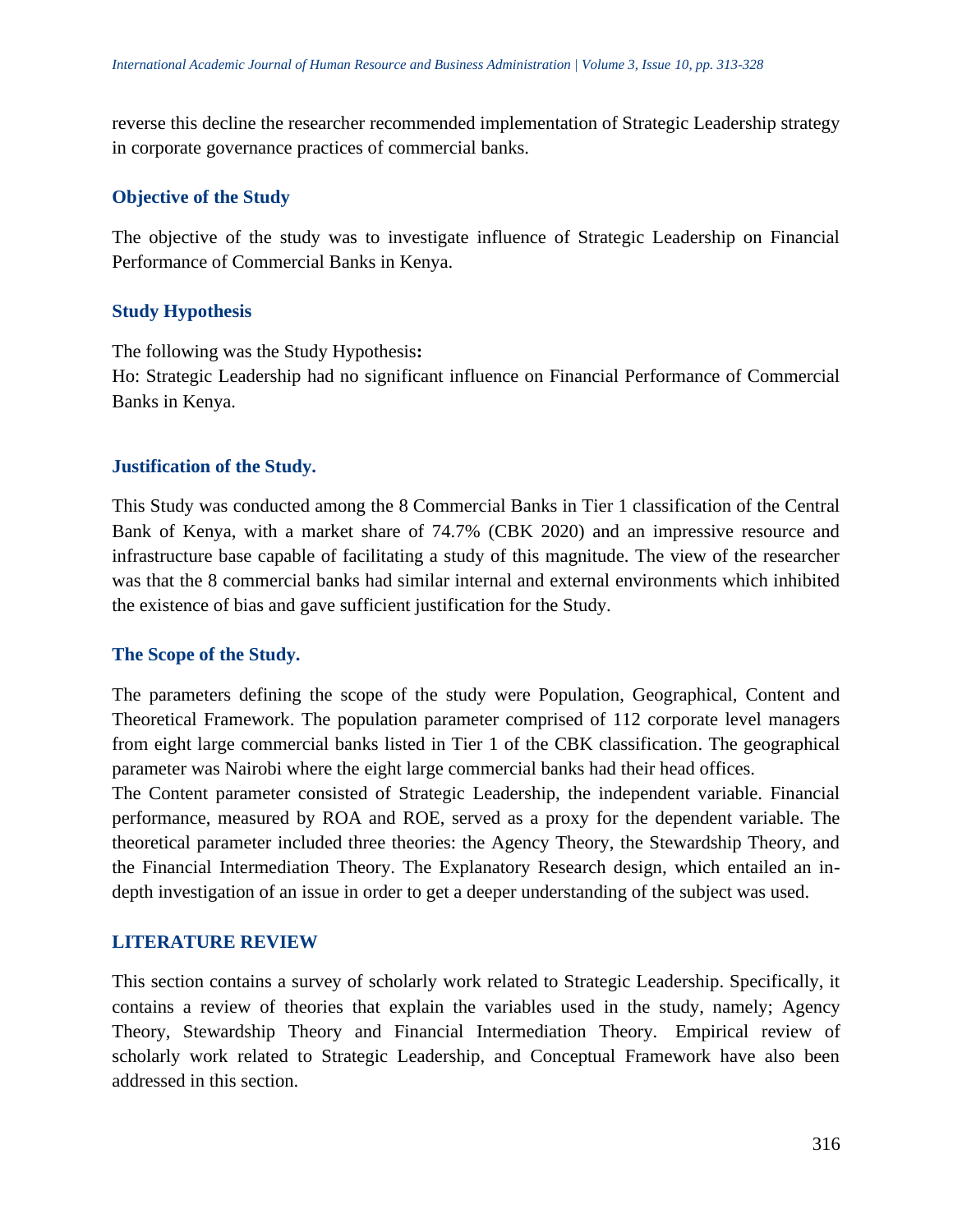#### **The Agency Theory**

The basis of the Agency theory is the Principal-Agent relationship. The theory was propounded by Stephen Ross and Barry Mitnick (Mitnick, 2013). According to this theory, companies have two elements; a Principal and an Agent. The principal, who owns the company, hires an Agent to establish policies and strategies that help in maximizing his wealth (Investopedia, 2018).

Due to the different roles of the principal and the managers in the company there is differential access to information, called information asymmetry which at times precipitates conflicts of interest between them (Ingram, 2009). The Agency Theory serves as a remedy to these conflicts. In commercial banks boards of directors are appointed by shareholders to supervise and ensure that managers do not develop conflicts of interest and lose track of their basic function of maximizing shareholder value.

#### **The Stewardship Theory**

The Stewardship Theory is grounded on the belief that managers are pro-organizational and obedient servants who will act responsibly in the interests of the organization (Flynn, 2018). In corporate governance Structure Company executives serve as stewards who work to achieve the objectives of shareholders. The primary objective of the Stewardship Theory is to develop a successful company from which the owners may maximize their wealth (Flynn, 2018).

The relevancy of the Stewardship Theory in corporate governance in commercial banks is that it confers stewardship to the management cadre of the corporation. Managers, under the Stewardship Theory are assumed to be subservient to their employers, the shareholders and perform their duties and obligations diligently to safeguard and maximize benefits accruing to shareholders. The Stewardship Theory considers the role of Strategic Leadership, that of motivation of managers as a key ingredient of corporate governance in raising corporate performance.

#### **The Financial Intermediation Theory**

As financial institutions, commercial banks serve as intermediaries between lenders and borrowers. The Financial Intermediation Theory attempts to explain this essential role (Andries &Cuza, 2009). This hypothesis is founded on the premise that lenders and borrowers of capital have varying levels of information asymmetry (Allen & Santomero, 2019). As a result, financial intermediaries fill the void by offering solutions that meet the needs of both lenders and borrowers. Depositors of money have a tendency to avoid risk and are unsure about their future consumption demands, but borrowers are fully aware of their financial requirements for investment (Allen & Santomero, 2019). Commercial banks therefore bridge the gap between depositors and borrowers by playing the intermediation role.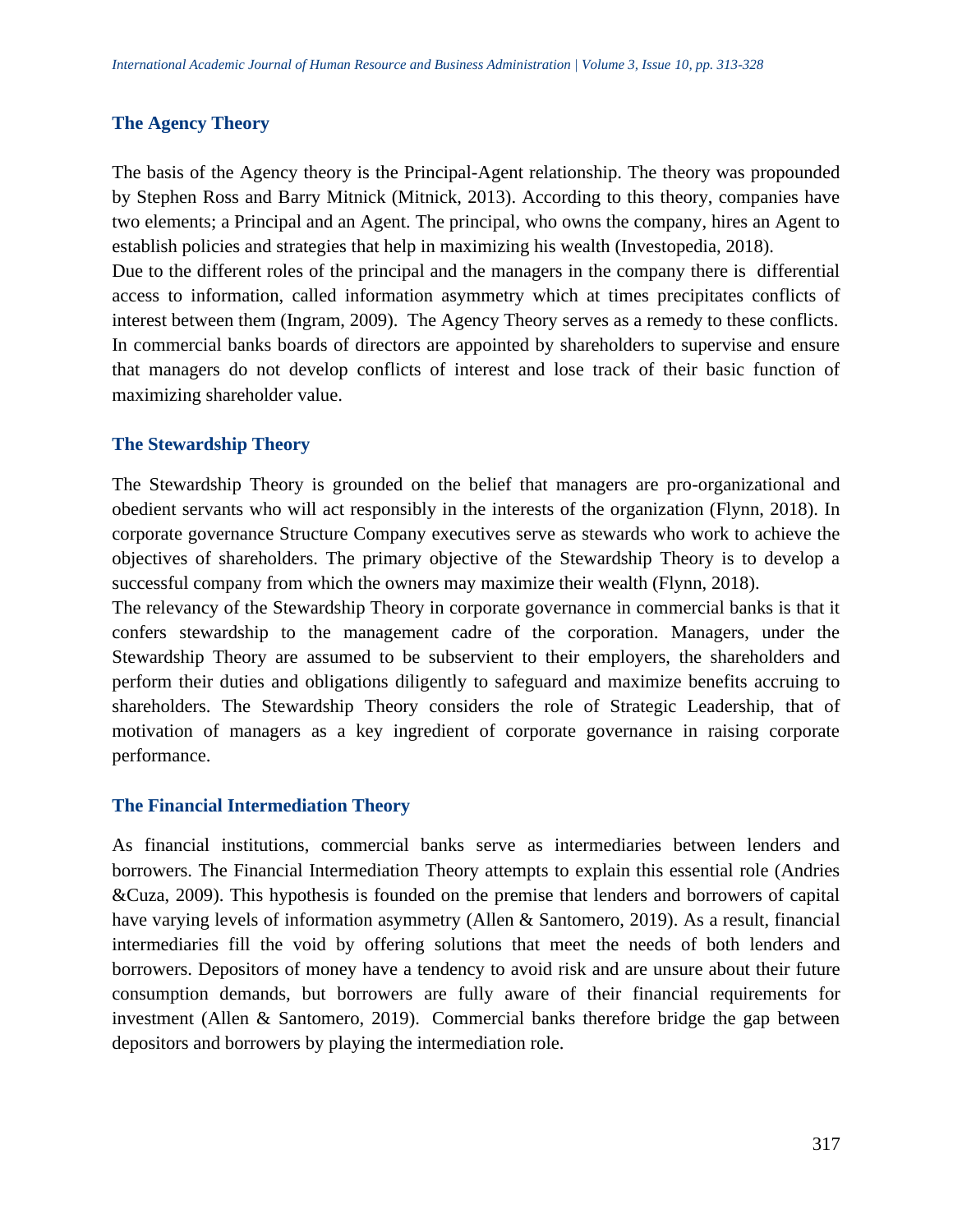### **Empirical Literature Review on Strategic Leadership and Firm Performance**

Empirical review of literature is about reviewing original research based on observations and experiences (Abao, 2017). The researcher's job in empirical review is to compile abstracts of prior studies that are relevant to the topic under investigation (Abao, 2017).

Empirical researches around the world exist to show how strategic leadership impacts bank performance. The following are some of these researches:

Witts (2016) found that financial sector businesses were unable to meet their financial goals due to lack of strategic leadership. Witts (2016) gathered data by interviewing 12 members of the bank's board of directors who had at least three years of senior managerial experience. The resource-based perspective paradigm identified strategic leadership qualities as independent factors. The modified Van Kaam method was used to examine the data. Bank profitability was found to be positively correlated with leadership qualities.

In another study by Kitonga (2016), 305 people from 1475 different organizations in Nairobi took part as respondents. Human resource development, ethical conduct, and strategic controls were all used as independent factors. SPSS was used for the analysis of the collected data. The study concluded that strategic leadership was a key factor in a company's success.

In a study in Nigeria, Kehinde, Jegede, and Akinlabi (2012) conducted a survey on 200 branch managers from selected financial institutions to determine whether strategic leadership qualities had an influence on bank performance. The findings of the research showed that companies functioned better when they had access to a pool of leadership skills and knowledge.

Nyamu conducted a research on the importance of leadership in Kenya's competitive banking sector (2017). Human capital, leadership style in organizations, and the expression of strategic purpose and vision were all considered as independent factors. The dependent variables in this study were profitability, productivity, and market share. Organizational leadership style, the articulation of the company's vision, and the effective use of human resources were shown to contribute to an increase in earnings, productivity, and market share.

Nyangoka (2016) performed a research on the influence of strategic leadership on bank profitability. A total of 42 banks, 33 of which replied, were used. Human resource, operations, and finance managers were selected from 33 banks that answered to the questionnaire. Proxies for Strategic leadership included a well-trained staff, a well-articulated corporate strategy and clear and concise vision and purpose statements. Return on assets (ROA), and return on equity (ROE) were indicators of bank success. Strategic leadership was shown to be a key factor in determining the success of a bank.

Nthini (2013) examined the performance of 48 state businesses in Kenya to see whether corporate strategic direction, organizational controls, and efficient resource management had a role. Employee turnover, Net profit margin, and customer happiness were indicators of performance. The study found that strategic leadership had a substantial impact on results.

Kabetu (2018) utilized a descriptive survey approach to investigate whether strategic leadership benefited the development of the tourism industry. There were 197 UN Habitat employees that participated in the survey. In order to acquire primary data, questionnaires were used. The study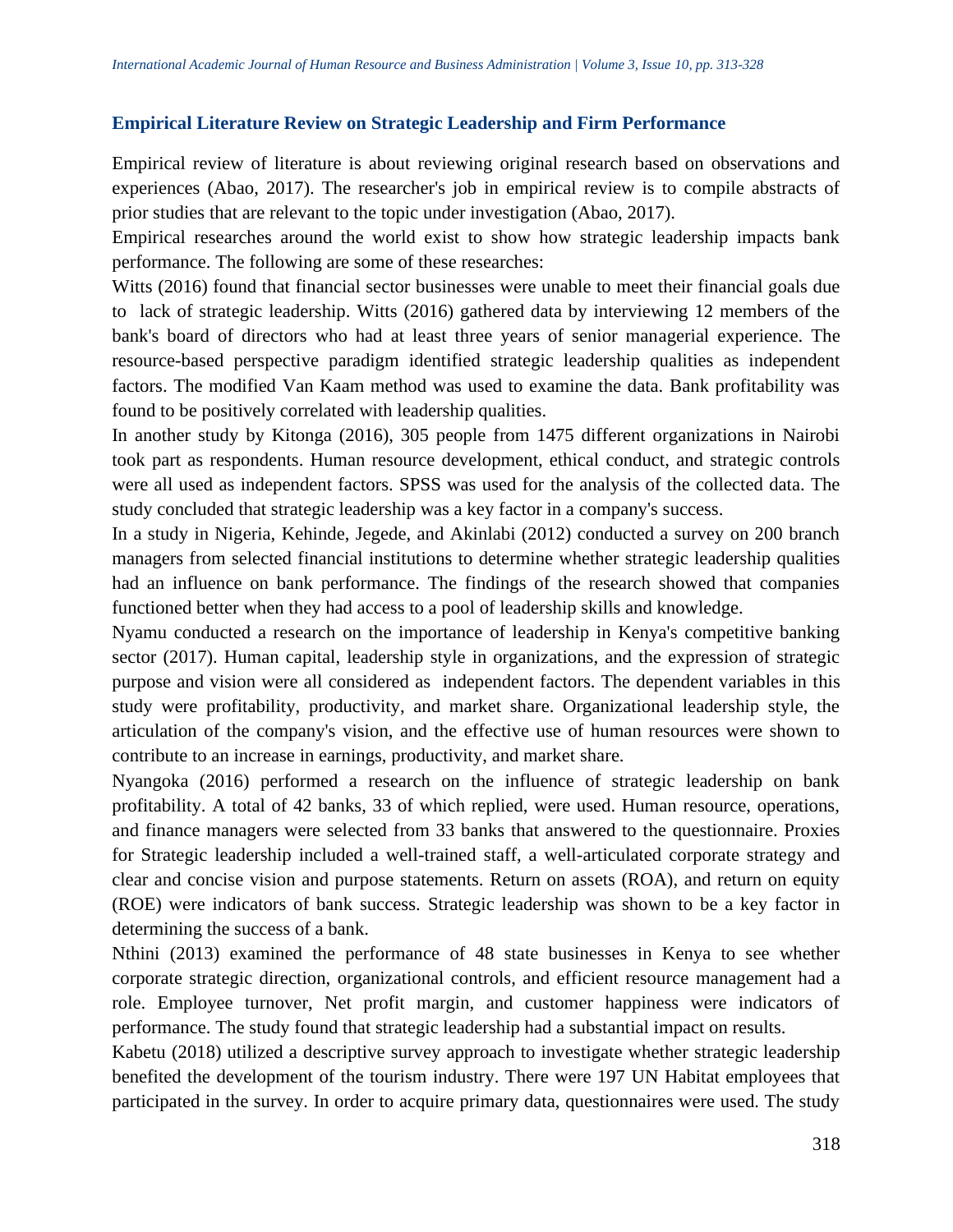discovered that the success of UN Habitat workers in Kenya was mostly dependent on strategic leadership.

Nganga (2018) employed 420 respondents from six government agencies, including 109 managers and 311 non-managers, in an attempt to determine if strategic leadership direction contributed to the expansion of Kenya's tourism sector. Data was gathered using questionnaires. The result of the study showed that, the Tourism Industry's performance was boosted by a better strategic direction and better resource portfolio.

# **Conceptual Framework**

The Conceptual Framework of a study serves as a road map for conducting the study and defines the variables that the researcher needs to investigate (Regoniel, 2015). This study used three variables; independent, dependent and moderating variable. The independent variable was Strategic Leadership, while the dependent variable was Financial Performance. The third variable, the moderating variable was government regulations. Although this variable can be measured (Tsang, 2015), it wasn't in this study as it was used as a dummy. Its purpose in research is to determine how strongly the dependent variable was linked to the independent variable. (Tsang, 2015).

The Conceptual Framework the researcher used in undertaking this research is represented in the following diagram.

**Independent Variable Dependent Variable.** 



**Source:** Researcher (2021)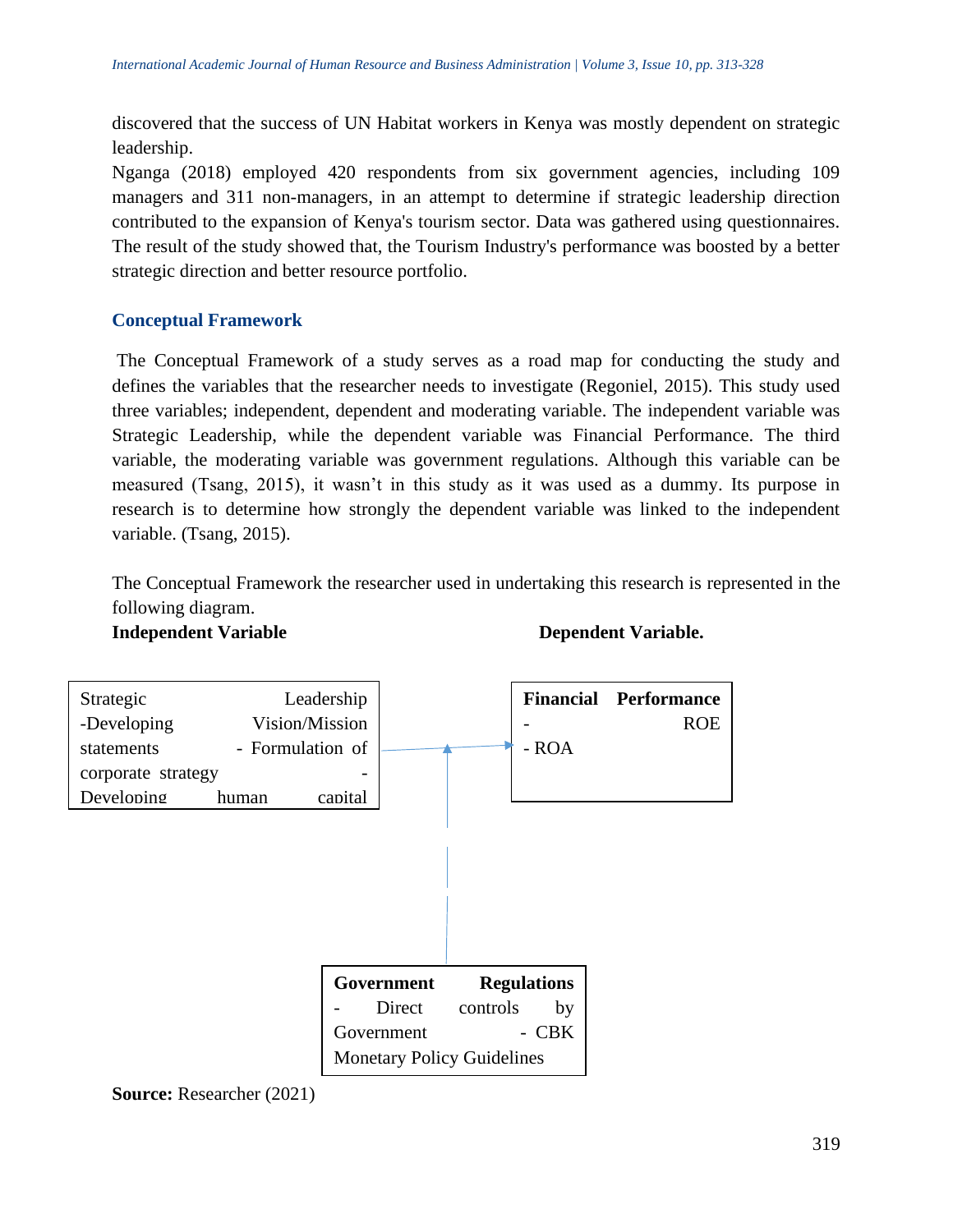### **METHODOLOGY**

#### **Research Design**

A research study design is the process in which data is gathered, analyzed, evaluated, and communicated (Creswell, 2013). The research design used in this study was the exploratory design which is an in-depth examination of a research issue carried out in order to have a better grasp of the topic under consideration (Yousaf, 2019). The advantage with this design was that it helped get the relationship between the dependent and the independent variables. Despite several investigations, no breakthrough had been made in identifying the true cause of the problem of diminishing performance in commercial banks. The use of this design helped to facilitate future study of the subject.

#### **Target Population**

The study targeted all 9 commercial banks in Tier 1 Classification (CBK, 2020). 14 respondents from one of the 9 banks were selected for piloting of the study instrument, while 112 respondents drawn from the other 8 commercial banks were used for the main study. The findings from these respondents were generalized to the whole of the banking population in Kenya.

#### **Sampling Procedure**

The population of 40 registered commercial banks in Kenya were categorized into three tiers, namely; Tiers 1, 2, and 3 (CBK, 2020). Of the three tiers the researcher focused on the nine Tier 1 banks for this study. The choice of the 9 banks was based on the fact that the 9 banks held, between them 74.7% of market share in Kenya's banking industry and had the requisite financial and human resources to implement the corporate strategies suggested in this study.

The researcher chose 14 members of the apex managerial staff from 14 common functional departments from each of the 8 commercial banks as respondents making a total of 112 members for the main study.

The following is a list of the 14 divisions of the eight banks whose managers were selected for this research.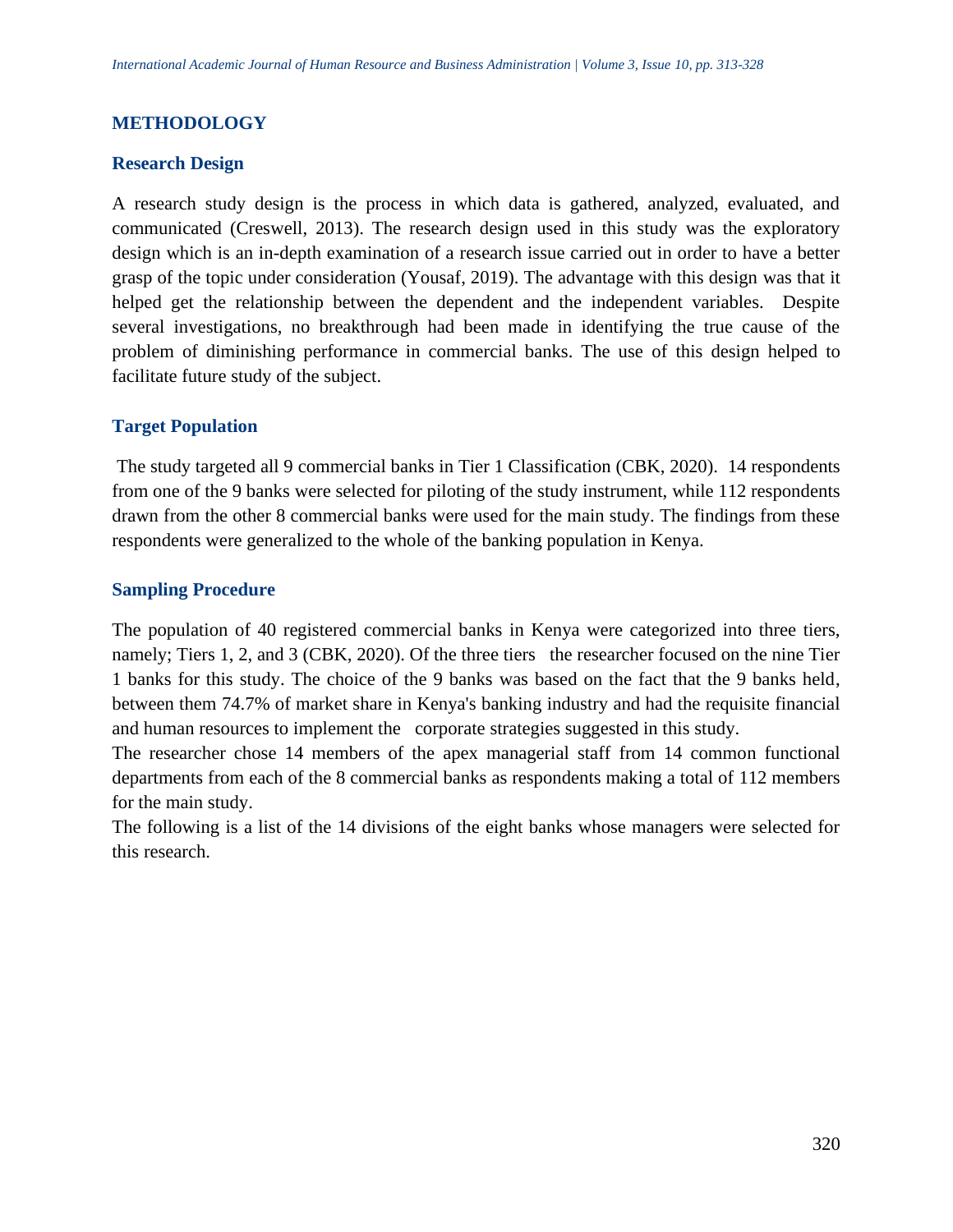#### **Table 1: Corporate Level Managers (CLM)**

|    | <b>Corporate Level Managers</b>             | Sample size |
|----|---------------------------------------------|-------------|
|    | Managing Director, MD (CEO)                 | 8           |
| 2  | Chief Finance Officer (CFO)                 |             |
| 3  | Company Secretary and Head of Legal Affairs |             |
| 4  | Director Internal Audit                     |             |
| 5  | <b>Director Operations</b>                  |             |
| 6  | <b>Director Corporate Banking</b>           |             |
|    | Director Risk management                    |             |
| 8  | Director Retail Banking                     | 8           |
| 9  | <b>Director Marketing</b>                   |             |
| 10 | Director Credit Management                  |             |
| 11 | Director Branch Banking                     | 8           |
| 12 | Director Investment Banking                 |             |
| 13 | Director Human Resource Management          |             |
| 14 | Director IT                                 | 8           |
|    | Total                                       | 12          |

**Source:** Extracts from published reports of Executive Management Committees of Commercial

Banks in Kenya (CBK, 2020).

### **Data Collection Procedure**

Upon acceptance of the research proposal by Mount Kenya University the researcher sought and was granted clearance by National Commission for Science, Technology and Innovation (NACOSTI) to collect data from Commercial Banks in Tier 1 classification. The researcher and his two assistants then visited the head offices of each of the 8 Commercial Banks to build rapport with the respondents and arrange when to deliver research questionnaires for filling.

The greatest challenge in the data collection process was that it was not possible to meet the respondents in each bank as a group, for briefing about the research, due, ostensibly to their commitments. The researcher and his two research assistants had to contend with delivering the questionnaires to the head offices of the banks where they were received by the HRM (Human Resource Managers), who promised to deliver them to individual respondents and brief them accordingly. It was then agreed that the filled questionnaires be collected after two weeks. 85 filled questionnaires were collected after four weeks, giving a response rate of 76.5%.

#### **Data Analysis and Presentation**

Data collected were analyzed by both Descriptive Statistics and Inferential Statistics. Qualitative data obtained from open-ended responses were analyzed by use of thematic analysis in which similar patterns running through the data were identified and grouped into themes. The data were then grouped in summaries and presented using percentages, frequencies, means and standard deviations.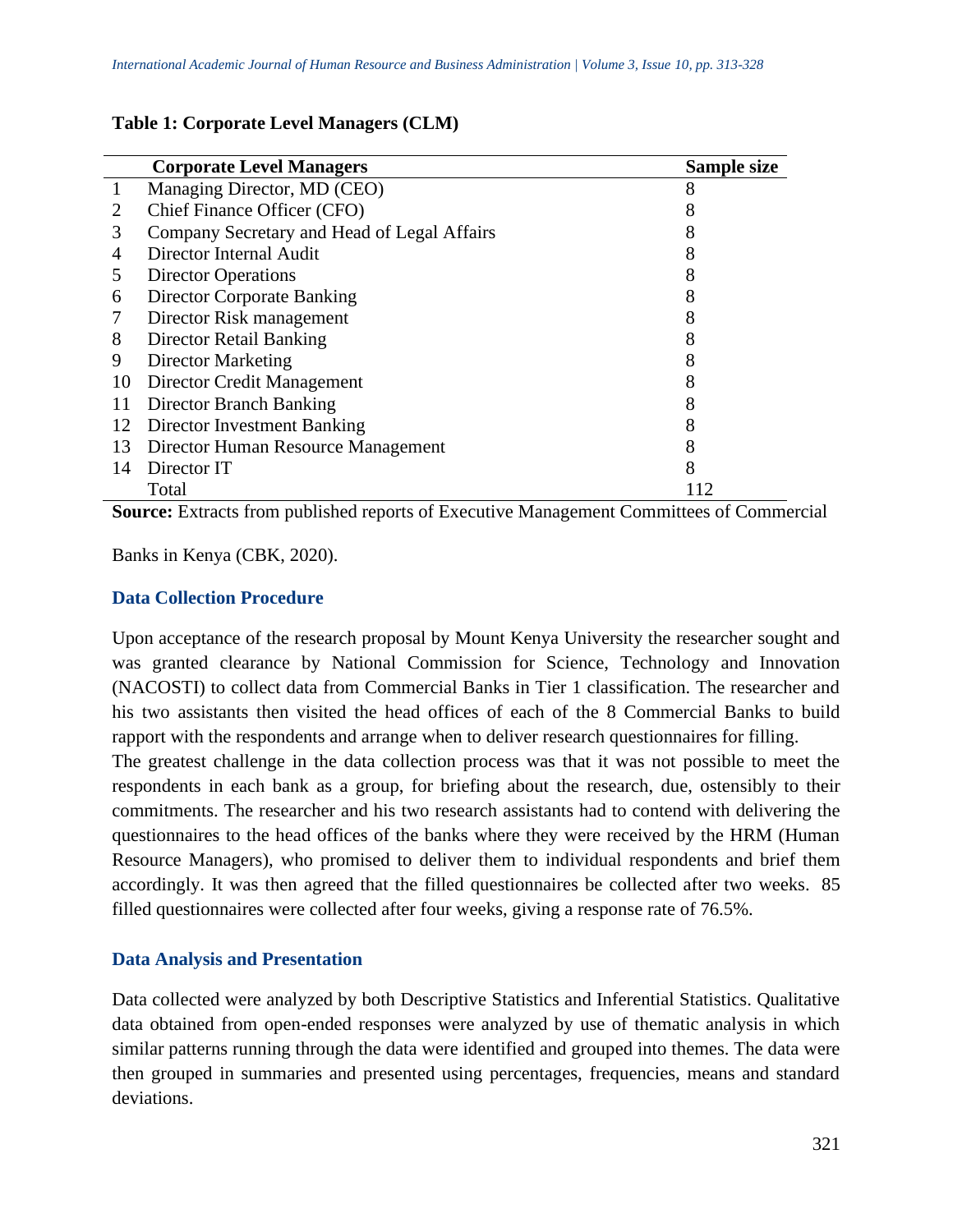Inferential statistical analysis was based on the regression equation;  $Y = \alpha + \beta X + \epsilon$ , where Y -Financial Performance, X, Strategic Leadership,  $\alpha$  and β are constants. The constant  $\alpha$  represents the financial performance generated when there was no strategy employed.  $\epsilon$  is the error term, also called the residue and represents the difference between the predicted and the observed results. The findings were presented by use of tables.

#### **Study Findings**

#### **Descriptive Statistical Analysis**

# **Descriptive Analysis of Strategic Leadership on Financial Performance of Commercial Banks in Kenya.**

Qualitative data on were converted into quantitative data by use of a 5--1 Likert Scale indicating the extent of agreement with given statements, with 5 representing strong agreement and 1 representing strong disagreement. The findings of the Study are shown on Table 2.

|  |  | Table 2: Strategic Leadership and Financial Performance of Commercial Banks, Kenya. |  |  |
|--|--|-------------------------------------------------------------------------------------|--|--|
|  |  |                                                                                     |  |  |

| <b>Strategic Leadership</b><br>$N=85$                          |                    | $5-SA$       |         | $4-A$          | $3-N$               |                |                                | $2=D$       |                                  | $1 = SD$    | Mn   | <b>SD</b> |
|----------------------------------------------------------------|--------------------|--------------|---------|----------------|---------------------|----------------|--------------------------------|-------------|----------------------------------|-------------|------|-----------|
| Clear vision and mission<br>statements                         | $\mathbf{F}$<br>65 | $\%$<br>76.5 | F<br>20 | $\%$<br>23.5   | F<br>$\overline{0}$ | $\%$<br>0.0    | $\mathbf{F}$<br>$\overline{0}$ | $\%$<br>0.0 | $\overline{F}$<br>$\overline{0}$ | $\%$<br>0.0 | 4.80 | 1.1       |
| Board formulates strategies                                    | 68                 |              |         | 80.0 14 16.5 3 |                     | 3.5            | $\overline{0}$                 | 0.0         | $\overline{0}$                   | 0.0         | 4.70 | -1.9      |
| Clear policy on human<br>capital                               | 43                 | 50.5         | 30      | 35.2           | 12                  | 14.1           | $\theta$                       | 0.0         | $\overline{0}$                   | 0.0         | 4.27 | 0.9       |
| Resources aligned to<br>corporate objectives                   | 37                 | 43.5         | 30      | 35.2 14        |                     | $16.4 \quad 0$ |                                | 0.0         | $\overline{4}$                   | 4.7         | 4.11 | 1.2       |
| Employees are often<br>consulted before decisions<br>are taken | 26                 | 30.6         | 9       | 10.6           | 32                  | 37.6           | 8                              | 9.4         | 10                               | 11.8        | 3.27 | 1.4       |
| Workers have Equal voting<br>rights.                           | 41                 | 48.2         | 14      | 16.4 15 17.6   |                     |                | -10                            | 11.7        | 6                                | 7.0         | 3.70 | 1.9       |

**Source:** Field Data (2021)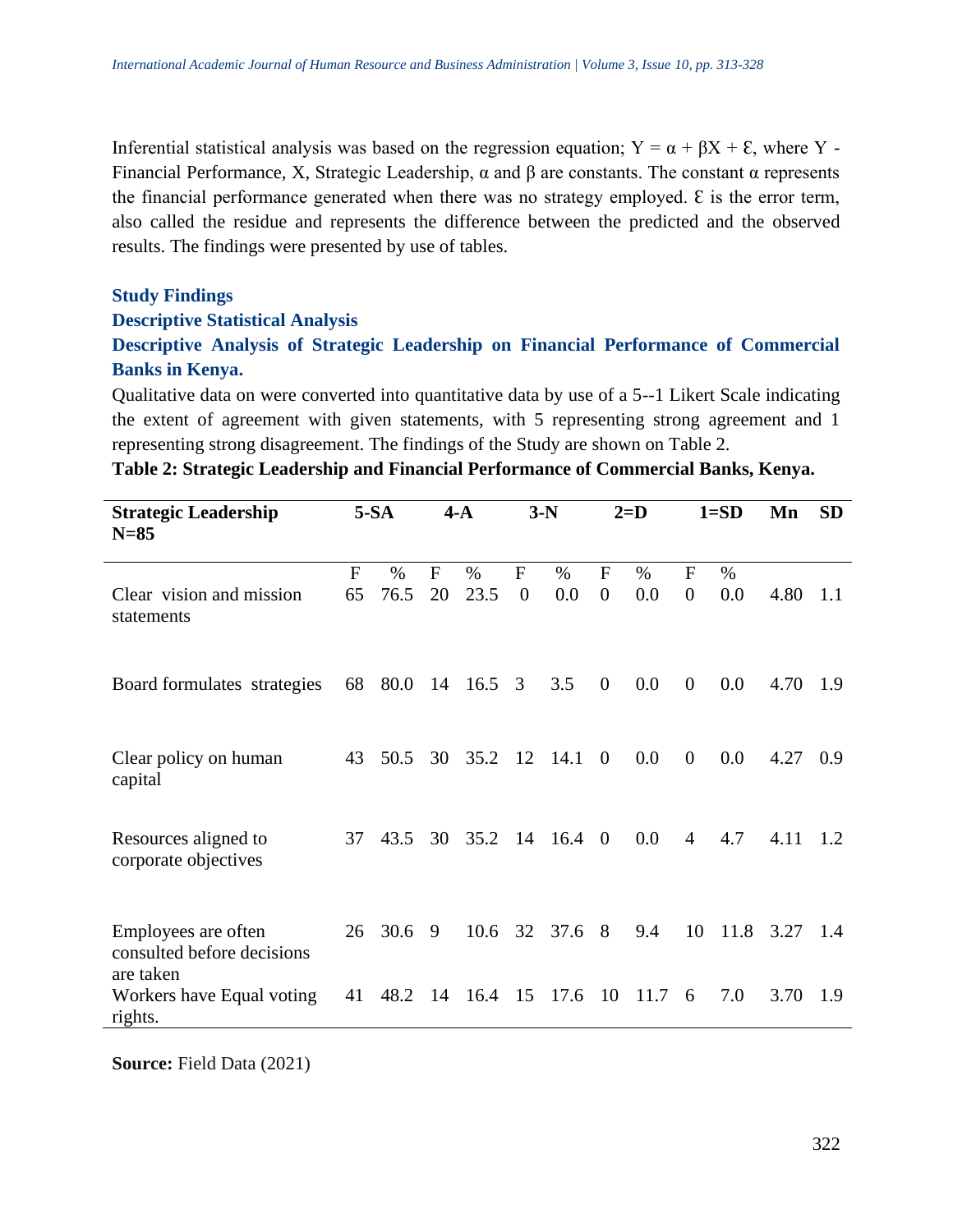Respondents were asked to show the degree of agreement or disagreement with the statements given on influence of Strategic Leadership on Financial Performance of Commercial Banks in Kenya. The findings in Table 1 indicate that 76.5% of the respondents were in strong agreement that most of commercial banks in Kenya had clear vision and mission statements indicating the direction and purpose of their banks. 23.5% also agreed with the statement. None of the respondents dissented as was confirmed by a mean of 4.80 and a standard deviation of 1.1.

On whether boards of directors formulated strategies to guide the performance and development of the banks the majority of respondents (80%) strongly agreed while 16.5% also agreed with the statement. A mere 3.5% were undecided. There were no dissentions. These were confirmed by a mean of 4.27 and a standard deviation of 1.9.

On whether the commercial banks in Kenya had a clear policy on the development of human capital the study found that 85.7 % agreed or strongly agreed with the statement and only 14.1% being undecided on the matter.

On the question of whether banks ensured that resources were effectively managed by being aligned to corporate objectives the study found that 43.5% strongly agreed while 35.2% also agreed with the statement. 16.4% were undecided and 4.7% strongly disagreed with the statement.

Varying results were given on whether employees working in commercial banks that participated in the study were often consulted before decisions affecting them were taken. 30.6% strongly supported the statement while 10.6% also concurred. Of the more than 50% who did not support the statement 37.6% were indifferent while 9.4% disagreed and 11.8% strongly disagreed with the statement. The implications of these responses were that the concept of inclusivity in management was not firmly entrenched in commercial banks in Kenya as more than 50% of the responds were either indifferent or did not support the statement on inclusivity.

Regarding the question of whether all stakeholders had equal voting rights, the majority of the respondents agreed with the statement with 48.2% showing strong agreement while 16.3 % also showed agreement. 17.6 % of the respondents neither accepted nor showed dissention.

# **Allocation of Financial Resources in Commercial Banks in Kenya.**

The researcher wanted to find out in what ways banks ensured that financial resources were optimally allocated. The findings in Table 3 are a response to this question.

#### **Table 3: Allocation of Financial Resources in Commercial Banks, Kenya.**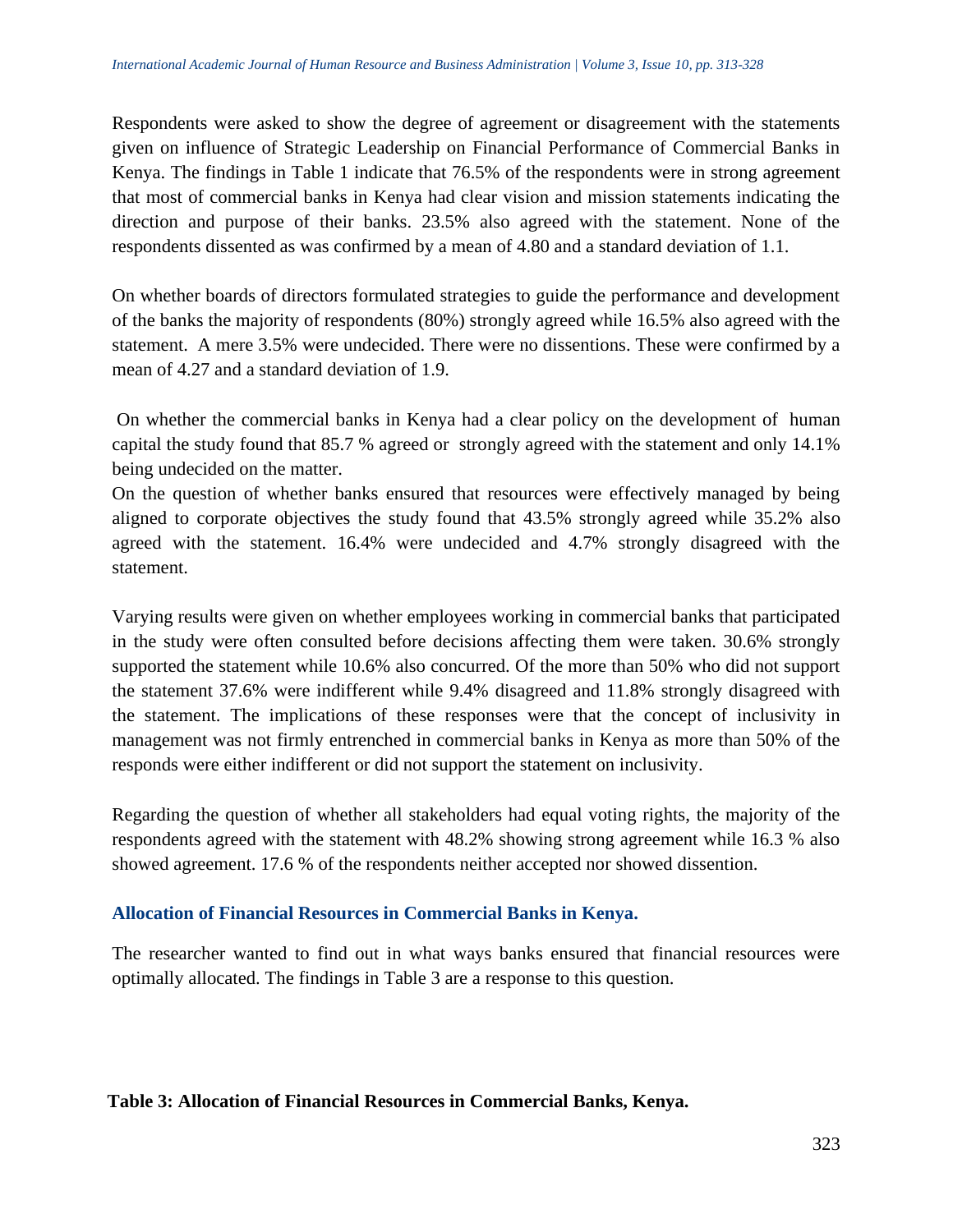*International Academic Journal of Human Resource and Business Administration | Volume 3, Issue 10, pp. 313-328*

|                           | Variables            | $\overline{F}$ | $\%$ |
|---------------------------|----------------------|----------------|------|
| <b>Bank's performance</b> | <b>Budgeting</b>     | 40             | 47.0 |
| strategy                  | Performance          | 16             | 18.8 |
|                           | reviews              |                |      |
|                           | Audits               | 12             | 14.1 |
|                           | <b>Cost Controls</b> | 9              | 10.6 |
|                           | Needs analysis       | 8              | 9.4  |
|                           |                      |                |      |
|                           | <b>Total</b>         | 85             | 100  |

**Source:** Field Data (2021)

Emerging themes from the study, in Table 2, indicated that the most important strategy for achieving efficient and effective allocation of financial resources was Budgeting, at 47%. Performance reviews followed with 18.8%. Other strategies were; A needs Analysis (9.4%), Audits (14.1 %), and Cost Control Measures (10.6%).

### **Influence of CEO Life Style on financial Performance of commercial Banks**

The researcher intended to determine whether the life styles of CEOs had an impact on financial performance of Commercial Banks in Kenya.

The findings of the Study are contained in Table 4.

**Table 4: Leadership Styles and Financial Performance of Commercial Banks in Kenya**

|                                   | Variables                   | F       | %    |
|-----------------------------------|-----------------------------|---------|------|
| <b>Effect of Leadership Style</b> | Attracting depositors       | 16      | 18.8 |
|                                   | Motivating employees        | 34      | 40   |
|                                   | <b>Attracting borrowers</b> | 16      | 18.8 |
|                                   | Inspiring workers           |         | 17.6 |
|                                   | No effect                   | 15<br>4 | 4.7  |
|                                   |                             |         |      |
|                                   |                             |         |      |
|                                   |                             | 85      |      |

**Source:** Field Data (2021)

On whether lifestyles of CEOs influenced financial performance, emerging themes from the respondents, in Table 3 were that Leadership Styles did indeed influence bank performance in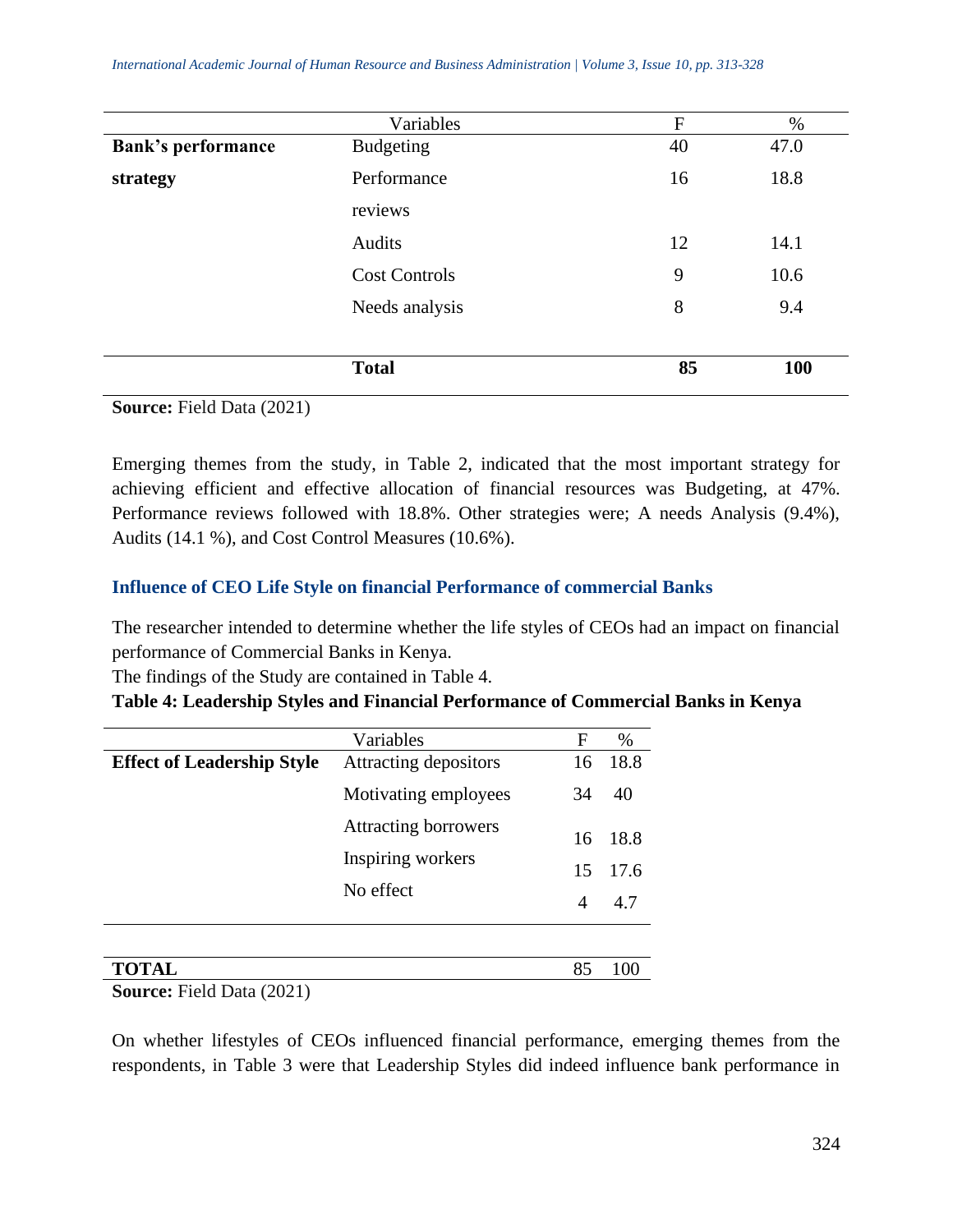the following ways: Attracting depositors (18.8%), Motivating employees (40%), attracting borrowers (18.8%), Inspiring workers (17.6%) and No influence on performance (4.7%).

#### **Inferential Statistical Analysis of Data**

The purpose of inferential statistical analysis was find out whether there was a relationship between Financial Performance of Commercial banks and Strategic Leadership. The analysis consisted of encoding quantitative responses from the Likert Scale onto the SPSS-26 editor and carrying out operations which resulted to the coefficient of determination,  $r^2$ . The magnitude of the term  $r^2$  showed the strength of the relationship between Strategic leadership, X and Financial Performance, Y as shown in the regression equation,  $Y = \alpha + \beta X + \epsilon$ .

The results of the regression analysis are indicated in the Table 5.

#### **Table 5: Standardized Beta Coefficient Analysis**

| Model                       | Unstandardized Coefficients Standardized Coefficients T |            |             |            | Sig. |
|-----------------------------|---------------------------------------------------------|------------|-------------|------------|------|
|                             |                                                         | Std. Error | <b>Beta</b> |            |      |
| (Constant)                  | 3.112                                                   | 3.010      |             | 1.190 .120 |      |
| Strategic Leadership, 0.774 |                                                         | 0.043      | 0.812       | 2.811      | .000 |

a. Dependent Variable: Financial Performance of Commercial Banks in Kenya. **Source:** Field Data (2021)

The value of the Standardized Beta Coefficient represents the impact of the independent variable on the dependent variable. From the results in Table 4 Strategic Leadership had a Beta value of 0. 812 t = 2.811, p <.05. The interpretation for this result was that 81.2% of the variation in Financial Performance of Commercial Banks in Kenya was accounted for by influence of Strategic Leadership, which was statistically significant.

#### **Research Summary**

The finding from the Study was that Strategic Leadership is a critical component of financial performance of Commercial Banks in Kenya. Bank management at the corporate level should therefore infuse strategic leadership skills in their management to help maximize profits and hence the shareholder value.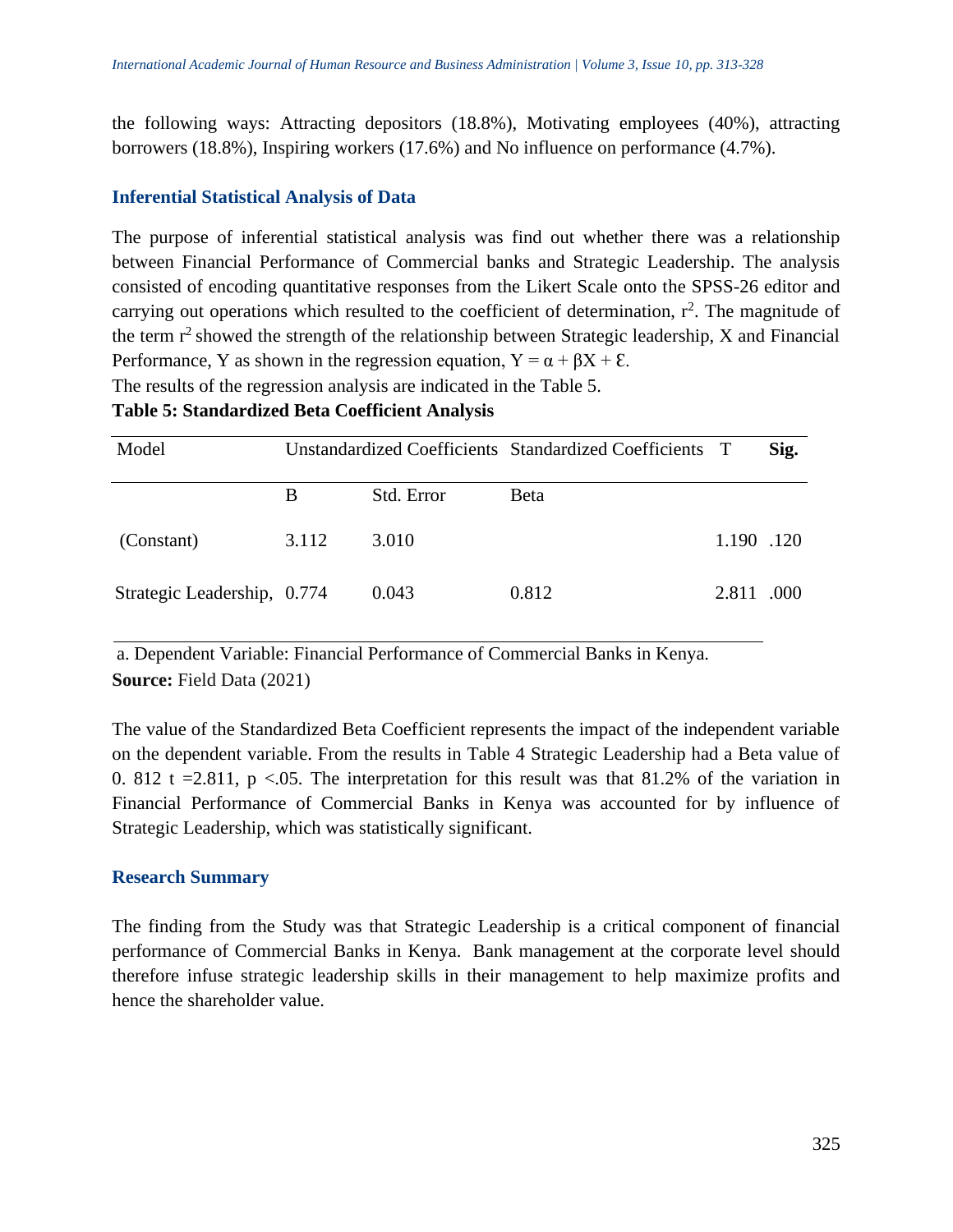#### **Conclusion and Recommendation**

The regression analysis undertaken to find out whether there was a correlation between Strategic Leadership and Financial Performance of Commercial revealed that the correlation indeed existed with a Beta value of 0.812. The interpretation was that Strategic Leadership produced a variation of 81.2% in the financial performance of commercial banks in Kenya.

Following this strong showing by Strategic Leadership the researcher recommends that Strategic Leadership be entrenched in corporate governance policies and practices to enhance he financial performance of commercial banks in Kenya.

#### **REFERENCES**

- Abao, j. (2017, oct. 12). What is the difference between theoretical and empirical literature reviews? Retrieved July, 2019, from: <https://www.quora.com/whatisthediferencetheoretical-nd-empirical-review> Acharya, P. (2018, August 26). Scope of Corporate Governance. Retrieved January, 2019, from: Mbateacher.com/scope-of-corporate-governance
- Allen, F. and Santomero, A. M. (2019). A Theory of Financial Intermediation. *Journal of Banking and Finance.* Retrieved February, 2019, from: <https://www.researchgate.net/publication/222501313-A-Theory> Financial-Intermediation
- Andries, A. M. and Cuza, A. I. (2009). Theories Regarding Financial Intermediation. Retrieved May, 2019, from: [www.seap.usv.ro/annals/ojs/index.php/annals/article/](http://www.seap.usv.ro/annals/ojs/index.php/annals/article/)
- Carmeli, A., et al (2011). The Importance of Innovation Leadership in Cultivating Strategic Fit and enhancing Firm Performance. Retrieved from: <https://www.researchgate.net/publication/222946669-The-Importance->
- Carter*, S. M., &* Greer*, C. R. (2013*). *Strategic leadership*: Values, styles, and organizational performance. Journal of Leadership & Organizational Studies.
- CBK (2020): Bank Supervision and Annual Report 2019.Retrieved from: [https://www.centralbank.go.ke/uploads/banking\\_sector\\_annual\\_reports/197965474\\_BDA](https://www.centralbank.go.ke/uploads/banking_sector_annual_reports/197965474_BDANNUALREPORT2019) [NNUALREPORT2019.](https://www.centralbank.go.ke/uploads/banking_sector_annual_reports/197965474_BDANNUALREPORT2019)
- Creswell, J. W. (2013). *Research Design: Qualitative, Quantitative and Mixed Methods Approach.* Thousand Oaks, California: Sage Publications Inc.
- Flynn, A. (Apr.5, 2018). Stewardship Theory of Corporate Governance. *AZcentral*. Retrieved from: [https://yourbusiness.AZcentral.com/stewardship-theory-corporate-governance](https://yourbusiness.azcentral.com/stewardship-theory-corporate-governance)
- Ingram, D. (2009). The Agency Theory in Financial Management. *Small business*. Retrieved February, 2019, from[:https://smallbusiess.chron.com/agency-theory-financial](https://smallbusiess.chron.com/agency-theory-financial-management-81899)[management-8](https://smallbusiess.chron.com/agency-theory-financial-management-81899)1899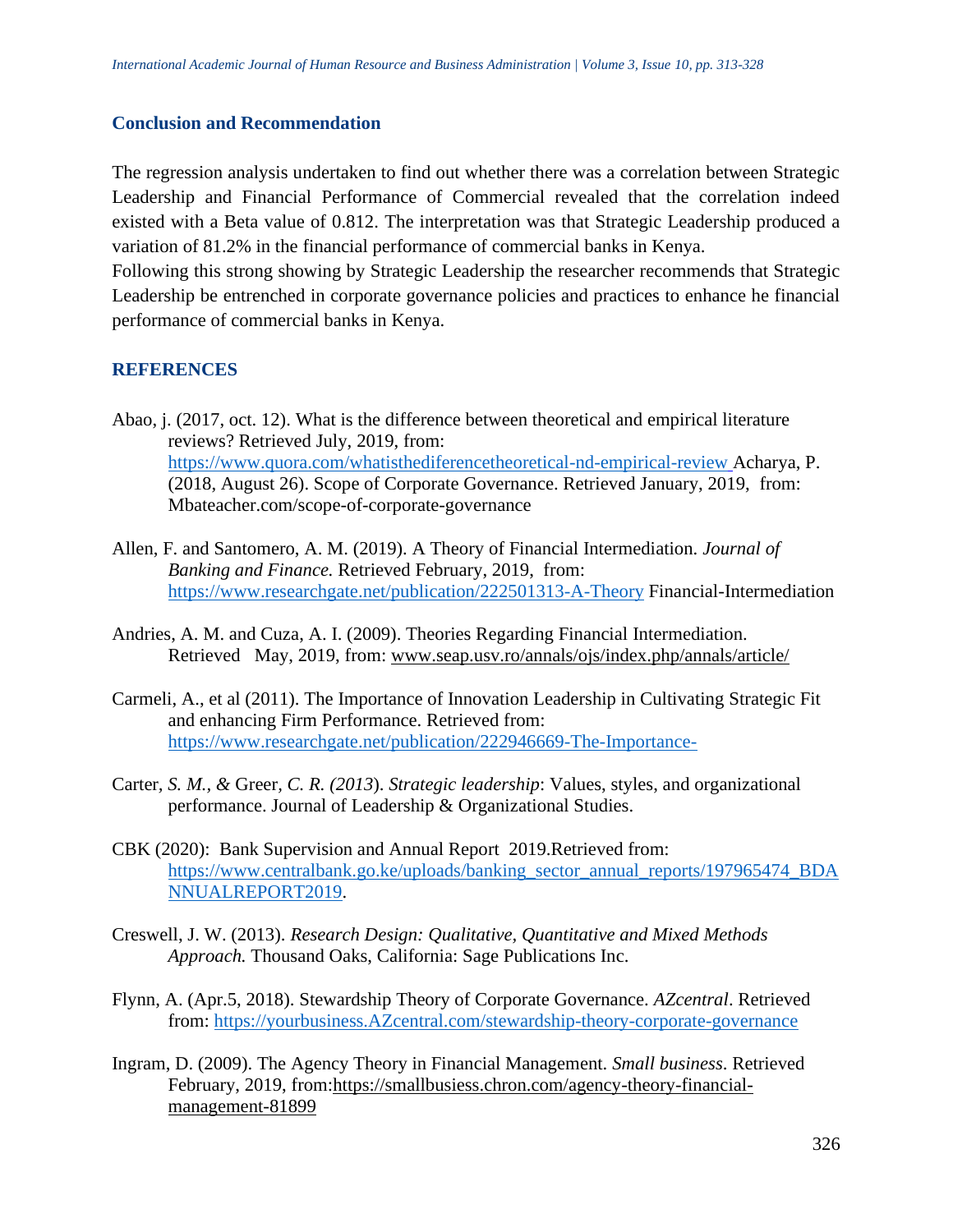- Investopedia (2019, Jan 14). What is the Role of Agency Theory in Corporate Governance? Retrieved July, 2019, from: https://www.investopedia.com/ask/answers/031815/whatrole-agency theory.
- Kabetu, D. G. (2018). Influence of Strategic Leadership on International Humanitarian Organizations in Kenya. *International Academic Journal of Innovation, Leadership and Entrepreneurship. ISSN2518-2582, 2018*-
- Kehinde, J.S. et al (2012). Impact of Leadership Skills and Strategies on Banking Sector Performance: A survey of Selected Consolidated banks in Nigeria. *International Trade and Academic Research Conference 7-8 th Nov. 2012 London UK.*
- Kitonga, D. M. (2016, May). Strategic Leadership Practices and Organizational Performance in the Not- For- Profit Organizations in Nairobi County, Kenya. Retrieved January, 2019, from: jkuat.ac.ke.bitstream/handle/123456789/2920/DavidMwendwa Kitonga-PhD student.
- Mitnick, B. M. (2013). Origin of the Theory of Agency: An account by one of the theory originators. Retrieved January, 2019, from:<https://www.ssm.com/abstract=1020378>
- Nganga, L. W. (2018). The Perceived Influence of Strategic Leadership on Organizational Performance of Tourism Government Agencies in Kenya. Retrieved July, 2019, from: ir.jkuat.ac.ke/bitstream/handle/123456789/4550/
- Nthini, E. K. (2013). The effects of Strategic Leadership on the Performance of Commercial and Financial State corporations in Kenya. Retrieved May, 2019, from: chss. uonbi.ac.ke/sites/default/files/chss/Evelyn Katee Nthini-MBA Project-pdf
- Nyamu, A. W. (2017). The Effect of Strategic Leadership on the Competitiveness of Commercial Banks in Kenya. Retrieved July, 2019, from: erepositoryuonbi.ac.ke/bitstream/handle/11295/102830/Nyamu-The-Effect-
- Nyangoka, M. J. (2016). Effect of Strategic Leadership on the Performance of Commercial Banks in Kenya. Retrieved April, 2019, from: erepository.uonbi.ac.ke/bitstream/handle/11295/98747/Mont Nyangoka- Joel
- Palladan, A.A. et al (2016, Sept.). The effect of Strategic Leadership, Organizational Innovativeness, IT Capability on Effective Strategy Implementation:
- Price, N. J. (Apr. 26, 2018). Best Practices for Corporate Governance. Retrieved from: <https://diligent.com/blog/best-practices-corporate-governanc>
- Robinson, R .B. and Pearce, J.A. (2011). The Impact of Formalized Strategic Planning on Financial Performance in Small Organizations. Retrieved from:https://www.researchgate.net/publication/2229648329-the-Impact-of-ormaized.